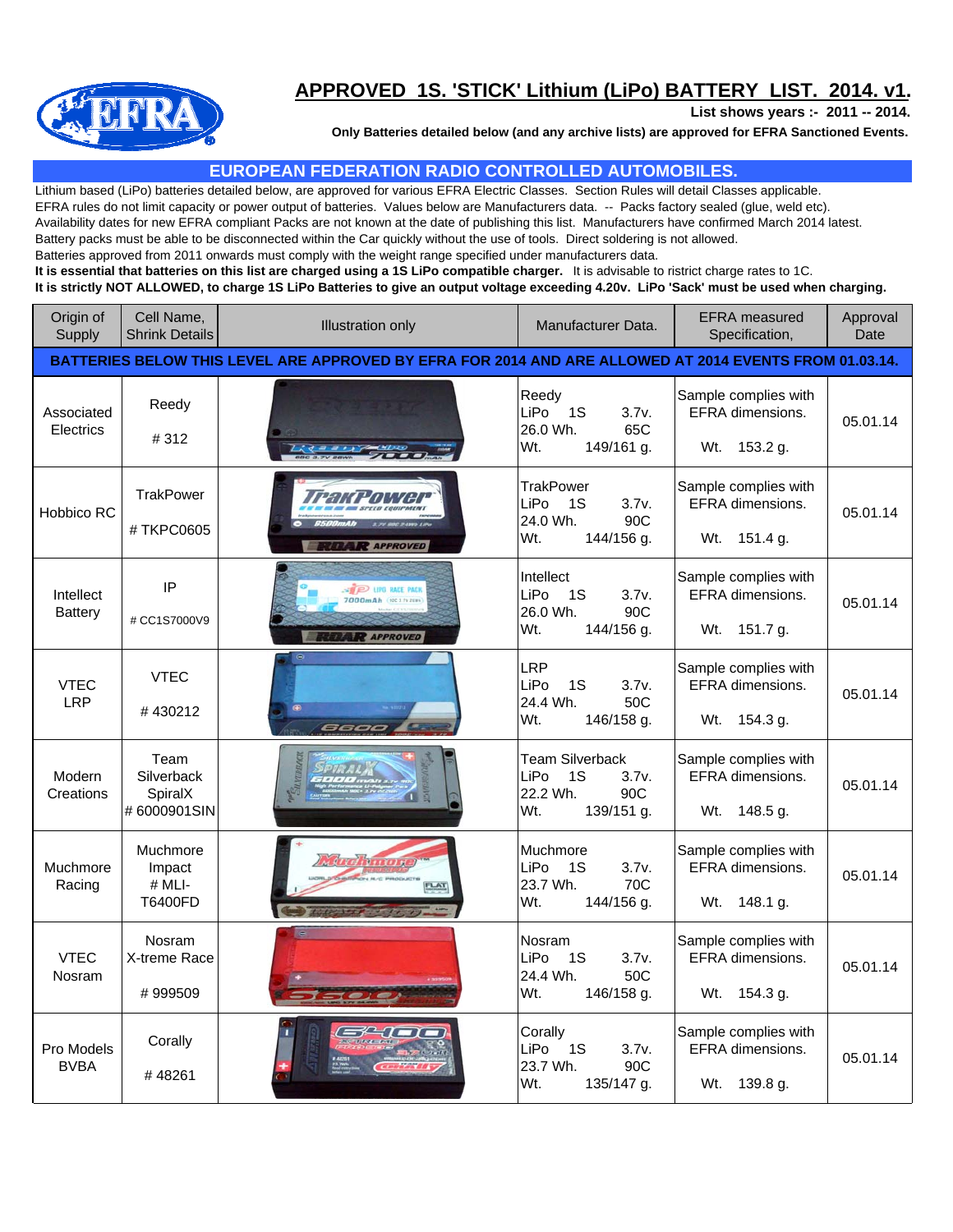| ProTek RC                         | ProTek RC<br>#<br>PTK 5105-14              | $H - I = K K J L$<br><b>R</b> APPROVED                                                        | ProTek<br>LiPo<br>3.7v.<br>- 1S<br>23.6 Wh.<br>100C<br>144/156 g.<br>Wt.              | Sample complies with<br>EFRA dimensions.<br>Wt. 152.1 g.     | 05.01.14 |
|-----------------------------------|--------------------------------------------|-----------------------------------------------------------------------------------------------|---------------------------------------------------------------------------------------|--------------------------------------------------------------|----------|
| Tianco                            | <b>ORCA</b><br>Infinite<br># OB6890C5      | D Wernich WOHL                                                                                | Orca<br>LiPo<br>1S<br>3.7v.<br>25.2 Wh.<br>90C<br>Wt.<br>144/156 g.                   | Sample complies with<br>EFRA dimensions.<br>Wt. 151.8 g.     | 05.01.14 |
| <b>Trinity</b><br>Revtech<br>Epic | RevTech<br>FormulaX<br># REV2018-5         |                                                                                               | Revtech<br>LiPo<br>1S<br>3.7v.<br>100C<br>26.3 Wh.<br>Wt.<br>146/158 g.<br>5mm. Tubes | Sample complies with<br>EFRA dimensions.<br>Wt. 150.9 g.     | 05.01.14 |
| Xcite RC                          | Xcite Energy<br><b>XXL</b><br>#56600104    | <b>ENERGY</b><br><b>XXL Xcite</b>                                                             | <b>Xcite</b><br>LiPo<br>1S<br>3.7v.<br>24.1 Wh.<br>80C<br>Wt.<br>144/156 g.           | Sample complies with<br>EFRA dimensions.<br>Wt. 151.8 g.     | 05.01.14 |
| Italtrading                       | EZ-Power<br># EZP6600/1                    | $4 \mu \nu \nu$<br><i>LIPO GGOOmali</i><br>-ынно раск<br>WWWFZPOWER (I)                       | Ital<br>LiPo<br>1S<br>3.7v.<br>24.4 Wh.<br>70C<br>Wt.<br>144/156 g.                   | Sample complies with<br>EFRA dimensions.<br>Wt. 151.1 g.     | 05.01.14 |
| nVision                           | nVision<br># NVO 1117                      | <b>Excession MEXICALISM</b>                                                                   | nVision<br>3.7v.<br>1S<br>LiPo<br>25.9 Wh.<br>100C<br>Wt.<br>136/148 g.               | Sample complies with<br>EFRA dimensions.<br>Wt. 145.4 g.     | 05.01.14 |
|                                   |                                            |                                                                                               |                                                                                       |                                                              |          |
|                                   |                                            | BATTERIES BELOW THIS LEVEL WERE APPROVED BY EFRA FOR 2013 AND ARE ALLOWED AT ALL 2014 EVENTS. |                                                                                       |                                                              |          |
| Advanced<br>Energy                | Thunder<br>Power RC<br>#TP6800-<br>1SAE65  | 5 <i>800mAt</i>                                                                               | <b>Thunder Power</b><br>LiPo<br>1S<br>3.7v.<br>25.2 Wh.<br>65C<br>Wt.<br>143/155 g.   | Complies with EFRA.<br>specified dimensions.<br>Wt. 149.3 g. | 02.01.13 |
| Associated<br>Electrics           | Reedy<br># 603                             | $-11$                                                                                         | Reedy<br>LiPo<br>1S<br>3.7v.<br>25.0 Wh.<br>65C<br>Wt.<br>142/154 g.                  | Complies with EFRA.<br>specified dimensions.<br>Wt. 147.5 g. | 02.01.13 |
| Intellect<br>Battery              | IP<br># CC1S6600V8                         | <b>D</b> UPD RACE PACK<br>6600mAh (ecc 3.7V 24H)                                              | Intellect<br>LiPo<br>3.7v.<br>- 1S<br>80C<br>24.0 Wh.<br>Wt.<br>142/154 g.            | Complies with EFRA.<br>specified dimensions.<br>Wt. 148.1 g. | 02.01.13 |
| <b>VTEC</b>                       | <b>VTEC</b><br>#430202                     | - - - -<br>VIEC<br>ு<br>6900                                                                  | <b>LRP</b><br>LiPo<br>1S<br>3.7v.<br>25.5 Wh.<br>50C<br>Wt.<br>144/156 g.             | Complies with EFRA.<br>specified dimensions.<br>Wt. 150.5 g. | 02.01.13 |
| Modern<br>Creations               | Team<br>Silverback<br>Venus<br>#7000751SIN | Silvenin con<br><b>Venus</b>                                                                  | <b>Team Silverback</b><br>LiPo<br>1S<br>3.7v.<br>75C<br>25.9 Wh.<br>Wt.<br>146/158 g. | Complies with EFRA.<br>specified dimensions.<br>Wt. 152.3 g. | 02.01.13 |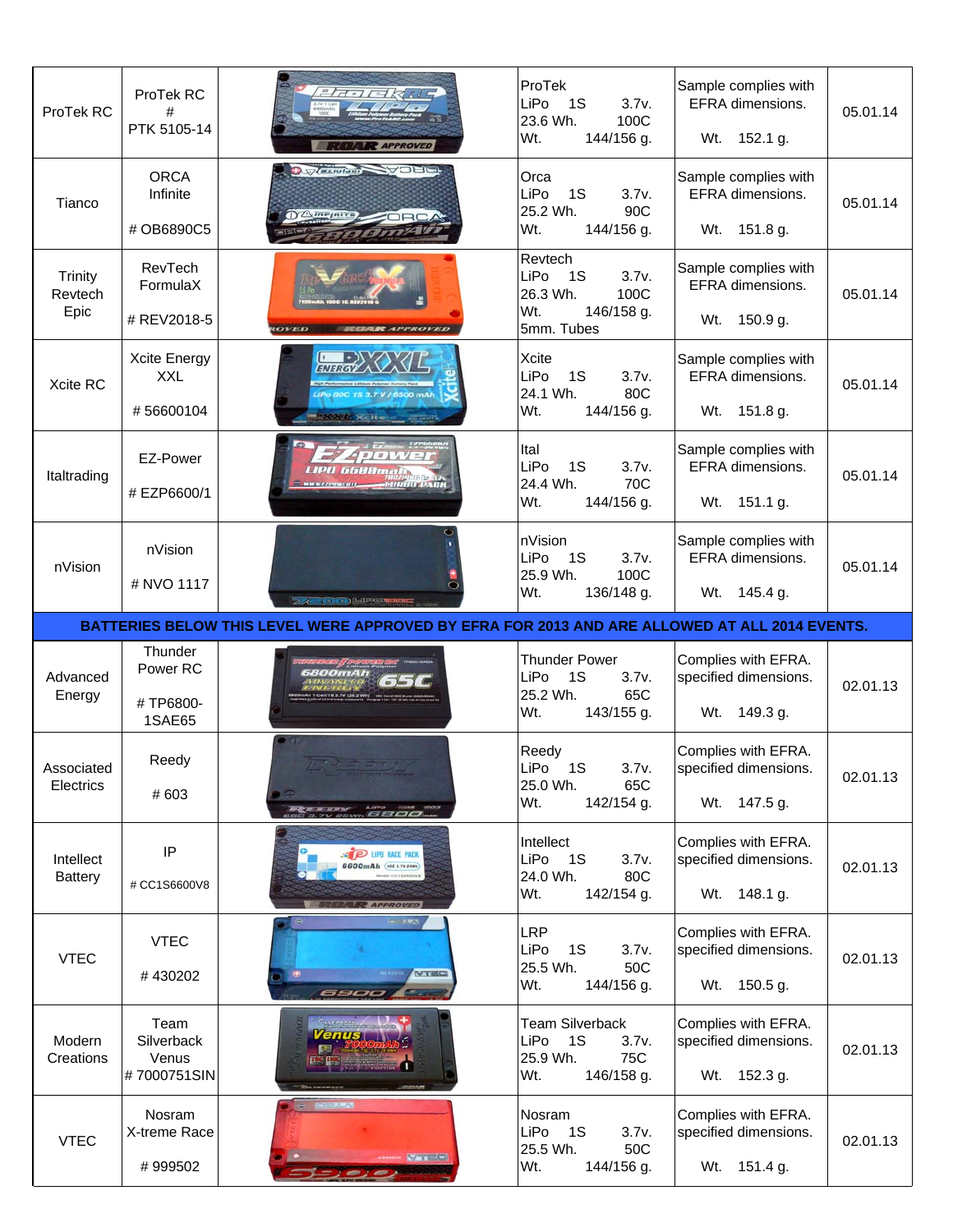| Tianco                      | <b>ORCA</b><br>Infinite<br># OB6581S4            | <b>FROW IT READS</b><br>6500mAh aoc<br>oma 41                                                 | Tianco<br>LiPo<br>1S<br>3.7v.<br>24.0 Wh.<br>80C<br>142/154 g.<br>Wt.               | Complies with EFRA.<br>specified dimensions.<br>Wt.<br>146.9 g.                                               | 02.01.13 |
|-----------------------------|--------------------------------------------------|-----------------------------------------------------------------------------------------------|-------------------------------------------------------------------------------------|---------------------------------------------------------------------------------------------------------------|----------|
| Vapex<br>Technology         | VP Racing<br># VP95095                           | <b>Maxing</b><br><b>VP93093</b><br><b>SAWA</b>                                                | Vapex<br>LiPo<br>1S<br>3.7v.<br>25.0 Wh.<br>65C<br>Wt.<br>146/158 g.                | Complies with EFRA.<br>specified dimensions.<br>Wt.<br>152.5 g.                                               | 02.01.13 |
|                             |                                                  | BATTERIES BELOW THIS LEVEL WERE APPROVED BY EFRA FOR 2012 AND ARE ALLOWED AT ALL 2014 EVENTS. |                                                                                     |                                                                                                               |          |
| Advanced<br>Energy          | Thunder<br>Power RC<br>#TP5400-<br><b>1SPR65</b> | <b>400mAh</b><br><b>TEATR APPROVED</b>                                                        | <b>Thunder Power</b><br>LiPo<br>1S<br>3.7v.<br>20.0 Wh.<br>65C<br>Wt.<br>141/153 g. | 92.76 mm.<br>Length:<br>Width:<br>46.69 mm.<br>High:<br>18.36 mm.<br>Wt.<br>146.4 g.                          | 02.01.12 |
| Advanced<br>Energy          | Thunder<br>Power RC<br>#TP6200-<br><b>1SAE65</b> | <b>ZOOMAN</b>                                                                                 | <b>Thunder Power</b><br>LiPo<br>1S<br>3.7v.<br>23.0 Wh.<br>65C<br>Wt.<br>144/156 g. | Length:<br>92.91 mm.<br>Width:<br>46.77 mm.<br>High:<br>18.40 mm.<br>Wt.<br>146.0 g.                          | 02.01.12 |
| Associated<br>Electrics     | Reedy<br>#600                                    | $\Box$                                                                                        | Reedy<br>LiPo<br>1S<br>3.7v.<br>24.0 Wh.<br>65C<br>Wt.<br>150/162 g.                | Length:<br>92.64 mm.<br>Width:<br>46.53 mm.<br>High:<br>18.26 mm.<br>Wt.<br>154.0 g.                          | 02.01.12 |
| Graupner                    | <b>GM</b><br>V-MAXX<br>#99016                    | <b>LiPo IS2P/6400</b>                                                                         | <b>GM</b><br>LiPo<br>1S<br>3.7v.<br>23.7 Wh.<br>70C<br>Wt.<br>144/156 g.            | Length:<br>92.83 mm.<br>Width:<br>46.29 mm.<br>High:<br>18.16 mm.<br>Wt.<br>147.3 g.                          | 02.01.12 |
| Intellect<br><b>Battery</b> | IP<br># CC1S6400V7                               | <b>PO LIPO RACE PAC</b><br><b>6400mAh</b> ( <b>ELEVEN</b><br><b>R</b> APPROVED                | Intellect<br>LiPo<br>1S<br>3.7v.<br>24.0 Wh.<br>70C<br>Wt.<br>144/156 g.            | 92.84 mm.<br>Length:<br>Width:<br>46.50 mm.<br>High:<br>18.19 mm.<br>Wt.<br>148.5 g.                          | 02.01.12 |
| <b>VTEC</b>                 | <b>VTEC</b><br>#79843                            | 556/11063.77<br>11. uww.<br>Life to<br><b><i><u>Entionentalin</u></i></b>                     | <b>LRP</b><br>LiPo<br>1S<br>3.7v.<br>55C<br>23.3 Wh.<br>Wt.<br>145/157 g.           | 92.42 mm.<br>Length:<br>Width:<br>46.39 mm.<br>High:<br>17.99 mm.<br>Wt.<br>149.0 g.<br>Has chassis location. | 02.01.12 |
| <b>VTEC</b>                 | <b>VTEC</b><br>#79842                            |                                                                                               | <b>LRP</b><br>LiPo<br>1S<br>3.7v.<br>25.2 Wh.<br>50C<br>Wt.<br>150/162 g.           | Length:<br>92.46 mm.<br>Width:<br>46.27 mm.<br>High:<br>18.45 mm.<br>Wt.<br>153.6 g.<br>Has chassis location. | 02.01.12 |
| <b>VTEC</b>                 | Nosram<br>X-treme Race<br>#99940                 |                                                                                               | Nosram<br>LiPo<br>1S<br>3.7v.<br>23.3 Wh.<br>55C<br>Wt.<br>144/156 g.               | Length:<br>92.56 mm.<br>Width:<br>46.40 mm.<br>18.08 mm.<br>High:<br>Wt.<br>149.1 g.<br>Has chassis location. | 02.01.12 |
| <b>VTEC</b>                 | Nosram<br>X-treme Race<br>#99939                 |                                                                                               | Nosram<br>LiPo<br>1S<br>3.7v.<br>25.2 Wh.<br>50C<br>Wt.<br>152/164 g.               | Length: 92.66 mm.<br>Width:<br>46.37 mm.<br>High:<br>18.45 mm.<br>Wt.<br>154.4 g.<br>Has chassis location.    | 02.01.12 |
| <b>RFI Battery</b>          | <b>RFI</b><br>#7346                              | 5800 mAh 3.7V 1S2P<br>$\frac{1}{2}$<br>BATTERY BUTHL                                          | <b>RFI</b><br>LiPo<br>1S<br>3.7v.<br>21.46 Wh.<br>60C<br>Wt.<br>141/153 g.          | Length:<br>92.63 mm.<br>Width:<br>46.41 mm.<br>High:<br>18.22 mm.<br>Wt.<br>153.0 g.                          | 02.01.12 |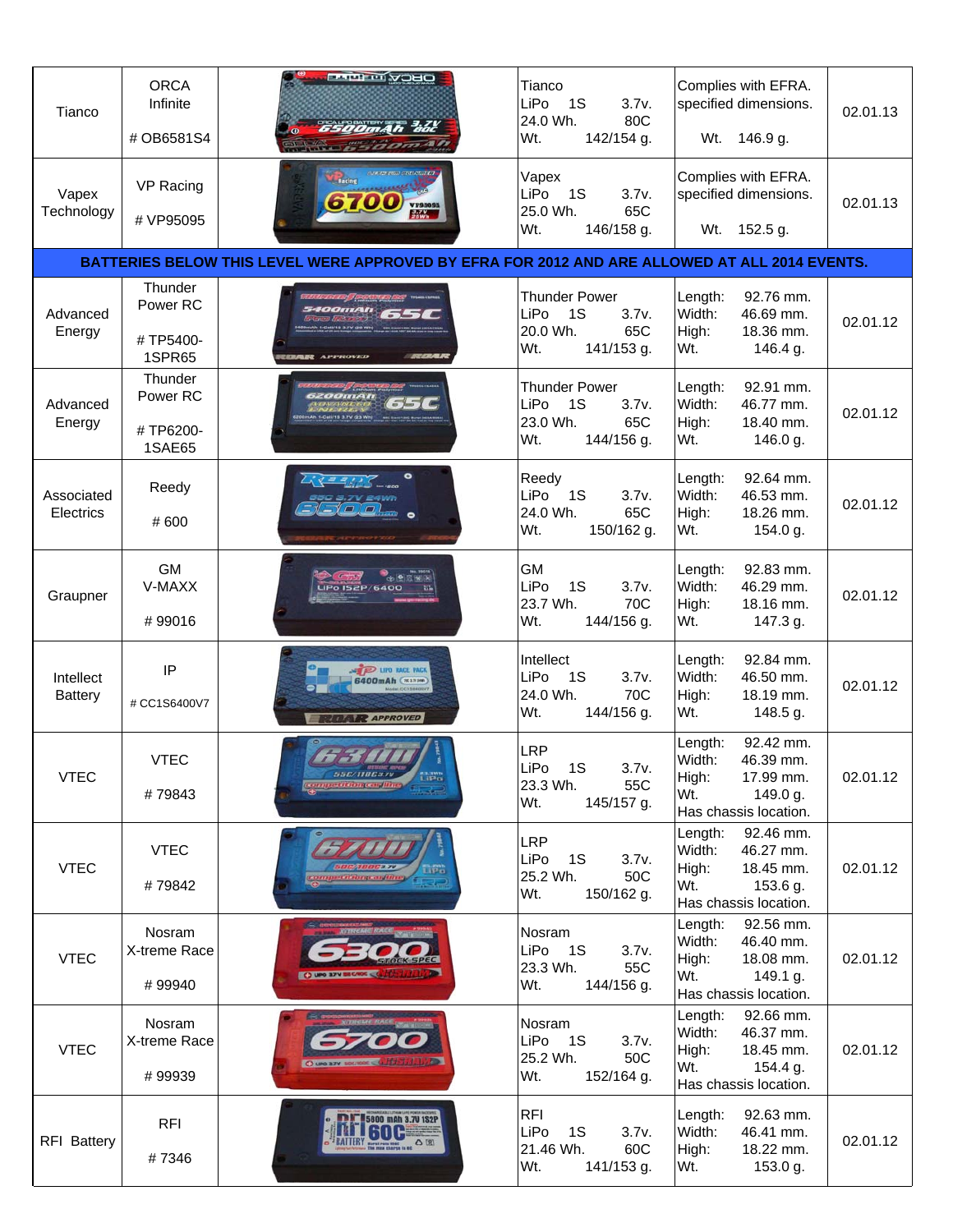| <b>RFI Battery</b>          | <b>RFI</b><br>#7344                                   | <b>8000 mAh 3.7V 1S2P</b>                                                                                  | <b>RFI</b><br>LiPo<br>1S<br>3.7v.<br>22.2 Wh.<br>45C<br>Wt.<br>140/152 g.                                     | Length:<br>92.59 mm.<br>Width:<br>46.44 mm.<br>High:<br>18.17 mm.<br>Wt.<br>150.1 g.                           | 02.01.12   |
|-----------------------------|-------------------------------------------------------|------------------------------------------------------------------------------------------------------------|---------------------------------------------------------------------------------------------------------------|----------------------------------------------------------------------------------------------------------------|------------|
| RFI Battery                 | <b>RFI</b><br>#7340                                   | 6200 mAh 3.7V 1S2P<br>BATTERY DESCRIPTION OF CALL                                                          | <b>RFI</b><br>LiPo<br>1S<br>3.7v.<br>30C<br>22.94 Wh.<br>Wt.<br>142/154 g.                                    | 92.44 mm.<br>Length:<br>Width:<br>46.42 mm.<br>High:<br>18.19 mm.<br>Wt.<br>151.5 g.                           | 02.01.12   |
| Vapex<br>Technology         | VP Racing<br># VP94319                                | <b>Comments</b>                                                                                            | Vapex<br>LiPo<br><b>1S</b><br>3.7v.<br>20.5 Wh.<br>65C<br>Wt.<br>145/157 g.                                   | Length:<br>92.46 mm.<br>Width:<br>46.41 mm.<br>High:<br>18.34 mm.<br>Wt.<br>151.0 g.                           | 02.01.12   |
| Fullymax                    | Fullymax<br>#FB5600XT-<br>1S2P-C-JC                   | <b>FULLYMAX</b>                                                                                            | Fullymax<br>LiPo<br>1S<br>3.7v.<br>55C<br>20.72 Wh.<br>Wt.<br>146/158 g.<br>3.5mm Tubes                       | 92.78 mm.<br>Length:<br>Width:<br>46.91 mm.<br>High:<br>18.36 mm.<br>Wt.<br>151.4 g.                           | 02.01.12   |
| Tianco                      | <b>ORCA</b><br>Infinite<br># OB6560IS                 | <b>DHOA ILL TILLE</b><br>6500mAh 7d<br><b><i>COURSE</i></b>                                                | Tianco<br>LiPo<br><b>1S</b><br>3.7v.<br>24.0 Wh.<br>70C<br>Wt.<br>144/156 g.                                  | Length:<br>92.87 mm.<br>Width:<br>46.36 mm.<br>High:<br>18.31 mm.<br>147.9 g.<br>Wt.                           | 02.01.12   |
|                             |                                                       | BATTERIES BELOW THIS LEVEL WERE APPROVED BY EFRA FOR 2011 AND ARE ALLOWED AT ALL 2014 EVENTS.              |                                                                                                               |                                                                                                                |            |
| Advanced<br>Energy          | Thunder<br>Power RC<br>#TP5400-                       |                                                                                                            | <b>Thunder Power</b><br>1S<br>LiPo<br>3.7v.<br>65C<br>5400 mah.                                               | 92.95 mm.<br>Length:<br>Width:<br>46.92 mm.<br>High:<br>18.44 mm.                                              | 02.01.2011 |
| Advanced<br>Energy          | 1SPR65B<br>Thunder<br>Power RC<br>#TP5400-<br>1SPR65D | $\mathcal{L}(\mathcal{L}(\mathcal{L}))$<br><b>BAR</b> APPROVED<br><b>RUAR</b> APPROVED<br><b>START AND</b> | Wt.<br>141/153 g.<br><b>Thunder Power</b><br>LiPo<br>1S<br>3.7v.<br>65C<br>5400 mah.<br>Wt. w/wire 150/162 g. | Wt.<br>147.3 g.<br>92.86 mm.<br>Length:<br>Width:<br>46.83 mm.<br>High:<br>18.27 mm.<br>Wt. w/wire<br>152.4 g. | 02.01.2011 |
| Associated<br>Electrics     | Reedy<br>#629                                         |                                                                                                            | Reedy<br>LiPo<br>1S<br>3.7v.<br>60C<br>5500 mah.<br>Wt.<br>150/162 g.                                         | 92.70 mm.<br>Length:<br>Width:<br>46.50 mm.<br>High:<br>18.29 mm.<br>Wt.<br>155.9 g.                           | 02.01.2011 |
| Graupner                    | GM<br>V-MAXX                                          | CER (SE SENING<br><b>S2P/5800 CAR</b>                                                                      | GM<br>LiPo<br>1S<br>3.7v.                                                                                     | Length:<br>92.80 mm.<br>Width:<br>46.26 mm.                                                                    | 02.01.2011 |
|                             | #99005                                                |                                                                                                            | 60C.<br>5800 mah.<br>Wt.<br>144/156 g.                                                                        | High:<br>18.17 mm.<br>Wt.<br>146.8 g.                                                                          |            |
| Intellect<br><b>Battery</b> | IP<br># CC1S6000V6                                    | P LIPD RACE<br>6000mAh<br><b>REAL REAPPROVED</b>                                                           | Intellect<br>LiPo<br>1S<br>3.7v.<br>6000 mah.<br>60C<br>Wt.<br>144/156 g.                                     | Length:<br>92.75 mm.<br>Width:<br>46.36 mm.<br>High:<br>18.38 mm.<br>Wt.<br>147.8 g.                           | 02.01.2011 |
| <b>VTEC</b>                 | <b>VTEC</b><br>Competition<br>Car Line<br>#79887      | 656 a.m<br>competitions ashing                                                                             | LRP<br>LiPo<br>1S<br>3.7v.<br>65C<br>21.5 Wh.<br>Wt.<br>144/156 g.                                            | 92.30 mm.<br>Length:<br>Width:<br>46.23 mm.<br>High:<br>18.24 mm.<br>Wt.<br>147.4 g.<br>Has chassis location.  | 02.01.2011 |